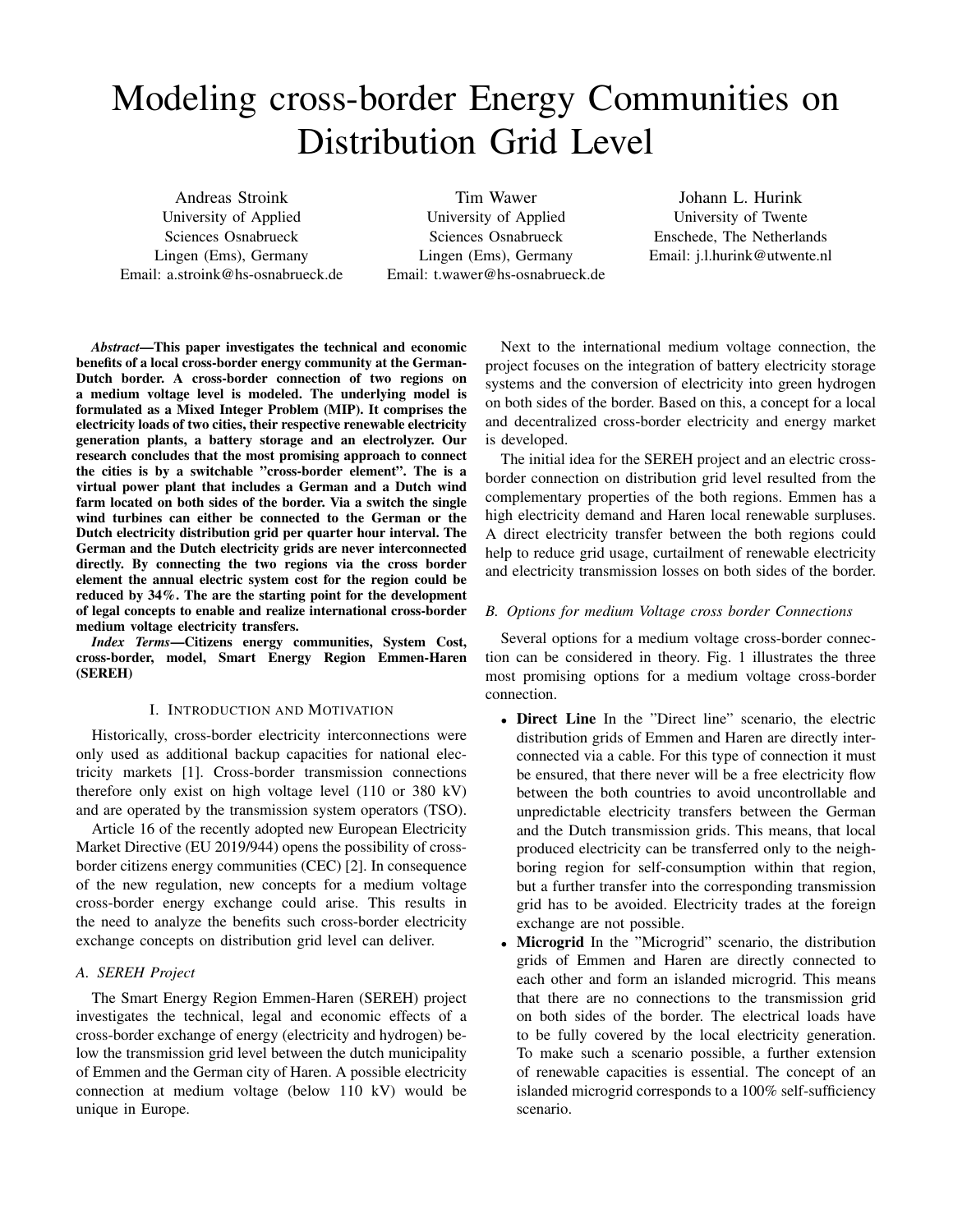

Fig. 1. Medium voltage cross-border connection options.

• Connection by Switch In the "Connection by Switch" scenario, the electricity distribution grids of two cities are interconnected via a cross-border element. The crossborder element consists of switchable renewable generation plants which can be connected to one of the both regions per quarter hour interval. The two electric distribution grids are never interconnected directly.

As the "Connection by Switch" scenario has the lowest obstacles for a realization, the benefits of an interconnection via such a cross border element are considered in detail.

### II. MODEL AND INPUT PARAMETERS

To model the technical and economic effects of a crossborder energy community, a mixed-integer programming (MIP) model has been developed. The model is implemented in the programming language Python in combination with the Pyomo modeling library and the CPLEX solver. It runs on an eight core processor with 64 gigabyte of RAM. The model has a quarterly hour resolution and optimizes energy flows for one year.

## *A. Electricity System Cost*

The objective of the model is to minimize the total electric system costs. A possible methodology for calculating electricity system costs is presented in [3]. Our model uses a simplified approach for calculating the system costs that is based on current grid fees and electricity curtailment. The grid fees reflect the costs for the transmission grid utilization. They are directly related to the capital expenditures for grid extensions. The electricity system costs  $C_{System}(r)$  for a region  $r$  are divided into two cost components:

$$
C_{System}(r) = C_{Grid}(r) + C_{Cur}(r).
$$
 (1)

The grid costs  $C_{Grid}(r)$  of a region r are determined by the maximum grid usage in one quarter of an hour over the whole year. They are calculated by multiplying the capacity grid usage price  $c_{Capacity}(r)$  with the maximum grid demand/grid feed-in  $P_{Max}(r)$ . This gives:

$$
C_{Grid}(r) = c_{Capacity}(r) * P_{Max}(r).
$$
 (2)

The current electricity capacity prices  $c_{Capacity}(r)$  from Tennet, which is the TSO on both sides of the border, are used in the model. In our case the German transmission electricity grid capacity price amounts to 113.61  $\in$ /kW [4], whereas the Dutch capacity price is  $23.58 \in KW$  [5].

Besides the respective grid usage costs, the model objective function includes an additional revenue for the avoidance of curtailment on TSO level. These costs are calculated as follows:

$$
C_{Cur}(r) = c_{Cur}(r) * V_{Cur}(r) * r.
$$
 (3)

The specific transmission network curtailment costs  $c_{Cur}(r)$ are calculated from the total annual congestion expenditures of the respective TSO and the annual amount of electricity curtailed. In Germany the specific curtailment cost are 141.23  $\in$ /MWh [6] and in the Netherlands 77.76  $\in$ /MWh [7]. The avoided curtailment volume  $V_{Cur}(r)$  is equal to the local potential increase of renewable electricity self consumption and thus to the reduced transmission grid feed-in volume. However, an increased self consumption does not directly lead to an avoidance of curtailment by the TSO. Only if this self consumption is at times where the TSO has to apply curtailment, costs are avoided. Therefore only a fraction  $r$ of the increased self consumption is considered. Based on historical data we estimate that 5% of the total feed-in energy would have been curtailed on national level and thus we choose  $r = 0.05$ .

We do not consider congestions on the local electricity distribution grids nor electricity transmission losses.

## *B. Input Parameter*

As a starting point a complete dataset with electricity generation and load for Emmen and Haren for the year 2015 was determined based on different data sources obtained from the project partners [8].

To reflect future development additional investment in renewable capacities were added to the model. Based on plans of the two regions, Table 1 shows the model assumptions for the electrical loads and the total installed renewable capacities made for 2030. Note, that the local electricity production from renewables in Haren already today exceeds its annual electric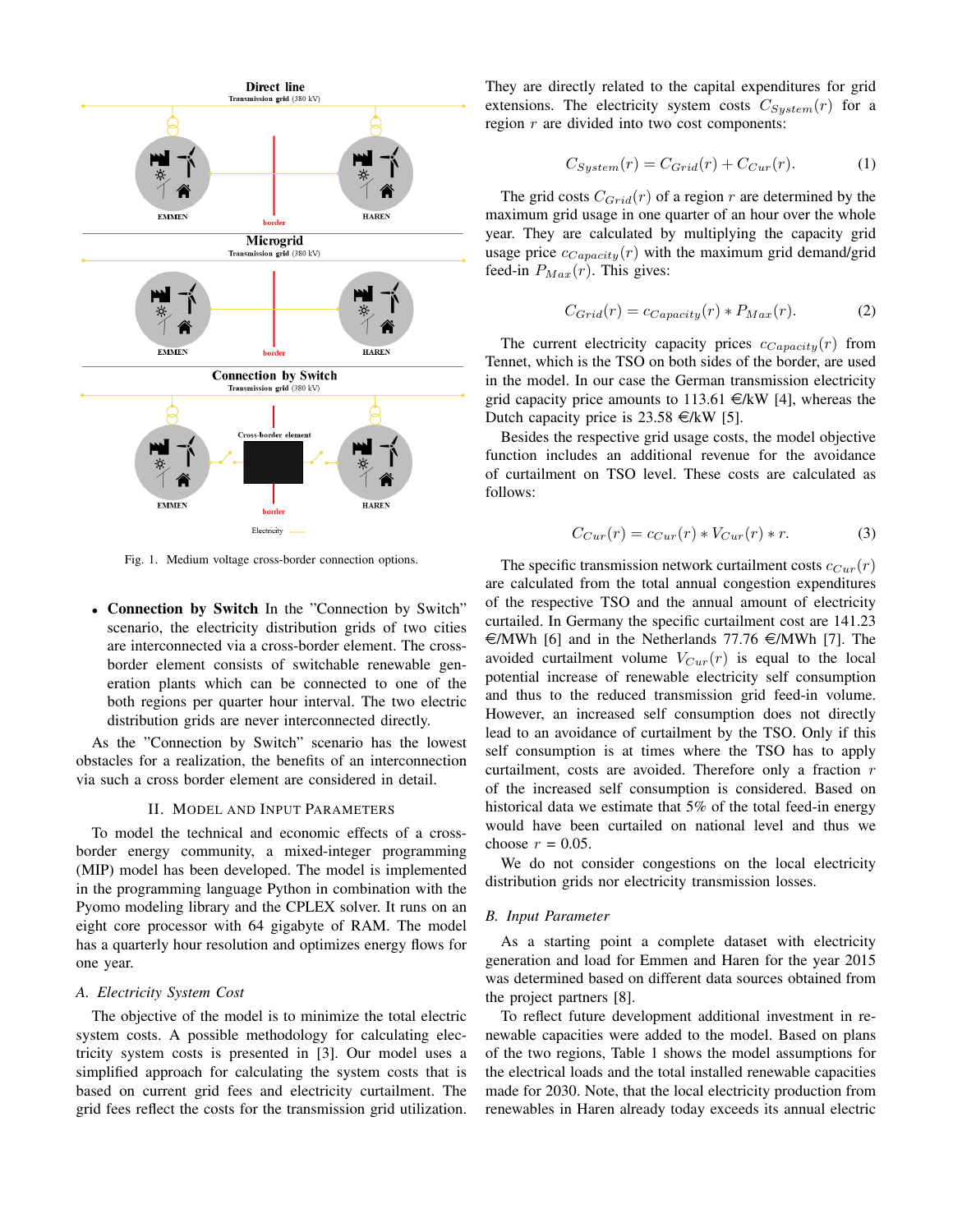TABLE I MODEL INPUT PARAMETER.

| Renewable Capacities      | Unit  | Emmen   | Haren   |
|---------------------------|-------|---------|---------|
| <b>Electricity Demand</b> | [MWh] | 385,688 | 183,655 |
| Wind farms                | [MW]  | 95.5    | 137.3   |
| Solar parks               | [MWp] | 96.07   |         |
| PV rooftop                | [MWp] | 86.93   | 27      |
| <b>Biomass</b>            | [MW]  |         | 8       |
| Battery storage Cap.      | [MWh] |         | 4.9     |
| Battery storage Pow.      | [MW]  |         | 4       |
| Electrolyzer unit         | [MW]  |         |         |

load by more than 23%. Emmen has a large industrial demand and a considerably larger population than Haren.

A battery storage and an electrolyzer are included in the model on the German side. The electrolyzer is used for the conversion of local electricity surpluses into hydrogen.

The cross-border element includes a 67.2 MW wind farm with 16 wind turbines each with 4.2 MW on the German side close to the border. On the Dutch side of the border, there is a wind farm with 24 MW consisting of five wind turbines each with 4.8 MW.

The electric distribution grid of Emmen connects to the 110 kV Dutch transmission grid. The transformers capacity is physically limited to a maximum of 135 MW. Thus, electricity flows to the transmission grid that exceeds this limit have to be curtailed.

The city of Haren neither experiences any local congestion issues on distribution grid level nor on the connection to the transmission grid. Thus, the electricity feed-in is not limited.

## *C. Reference Scenario*

For reference, the energy situation in Emmen and Haren is simulated without a cross-border connection. Each of the two cities can only use its own renewable electricity generation and the national transmission grid for load coverage. Local electricity surpluses have either to be fed into the respective transmission grid or curtailed locally if the flow exceeds the given grid capacity. The battery and the electrolyzer can only be used by Haren.

## *D. Cross border Connection*

The cross-border connection of the regions is realized by a cross-border element, shown in Fig. 2. Each of the 16 wind turbines of the German and the five wind turbines of the Dutch wind farm is equipped with its own single switch. Thus, for each of the wind turbines for each 15-minutes interval the model can be decided if it is connected to the German or the Dutch grid. In case of a connection to Germany, electricity can also be stored in the battery or used in the electrolyzer. Due to this special arrangement of components, it is ensured that the German and the Dutch electric distribution grid are never interconnected directly.

## III. RESULTS

Based on the results of the model optimization, electricity flows and electric system cost savings are calculated and analysed.



Fig. 2. Schematic overview over the cross-border element.

TABLE II ELECTRICITY FLOWS MODEL RESULTS.

| Scenario            | Unit  | Reference | Switch  | Change     |
|---------------------|-------|-----------|---------|------------|
| Ren. Gen.           | [MWh] | 937,506   | 937,506 | $0\%$      |
| Self Con.           | [MWh] | 468,754   | 479,174 | 2.22%      |
| Max. Feed Emmen     | [MW]  | 134.89    | 123.09  | $-8.75\%$  |
| Max. Feed Haren     | [MW]  | 131.20    | 80.72   | $-38.48\%$ |
| Max. Grid Emmen     | [MW]  | 73.70     | 73.70   | $0\%$      |
| Max. Grid Haren     | [MW]  | 24.24     | 24.24   | $0\%$      |
| Grid Vol.           | [MWh] | 100.589   | 90.169  | $-10.36%$  |
| Feed Vol.           | [MWh] | 437,099   | 429,297 | $-1.78%$   |
| Vol. H <sub>2</sub> | [MWh] | 22,836    | 26.226  | 14.84%     |
| Cur. Vol            | [MWh] | 8.812     | 2,804   | $-68.18\%$ |
| Max. cross-border   | [MW]  |           | 54.60   |            |
| Cross-border Vol.   | [MWh] |           | 261,069 |            |
| <b>DSS</b> Emmen    | [%]   | 78.75     | 81.41   | 2.66%      |
| <b>DSS</b> Haren    | [%]   | 89.86     | 89.94   | 0.08%      |



Fig. 3. Electricity import/export for the Switch scenario.

#### *A. Electricity Energy Flows*

Table II compares the results for the reference and the crossborder connection scenario. The total electricity generation of the both regions together amounts to 937.5 GWh/a. For both regions, the dimension of the grid connection is determined by the maximum grid feed-in and not by the electricity demand. With a connection on medium voltage level between Emmen and Haren, grid connection capacities to the TSO grid can be reduced as the maximum grid feed-in of Emmen is reduced by 8.75% and the grid connection of Haren is reduced by 38.48%. In contrast the peak load in the do not change and are the same as in the reference scenario.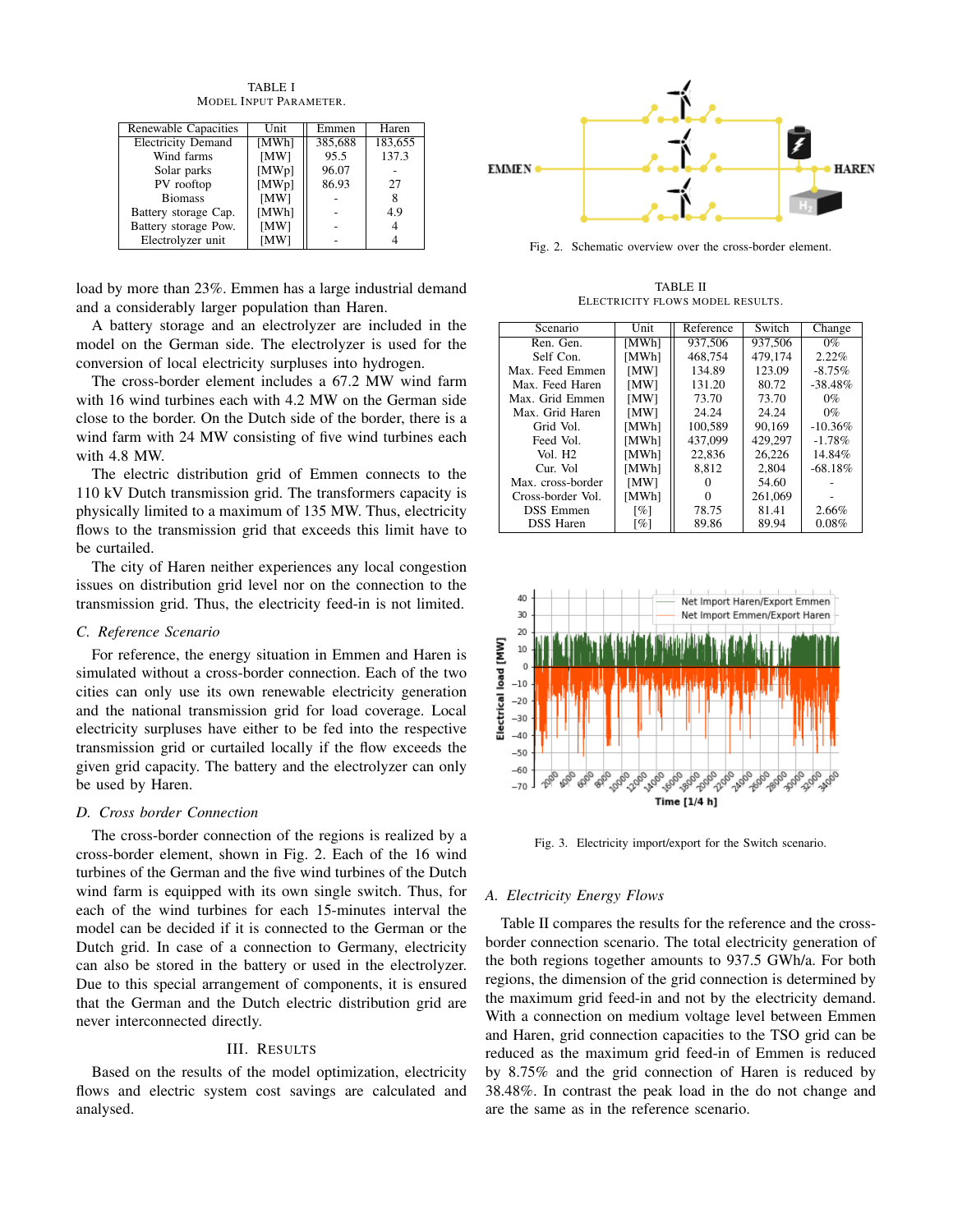

Fig. 4. Percentage changes of Electricity Flows.

Fig. 3 shows the optimal quarter hour cross-border net electricity transfers between the two regions in the switch scenario. The maximum net capacity transferred on the German-Dutch cross-border connection is 54.6 MW. The annual transfer volume amounts to 261 GWh. The total volume is subdivided into 122 GWh export from the Netherlands to Germany and 139 GWh export from Germany to the Netherlands. This means that the German export of renewable electricity exceeds the import from the Netherlands by 12%.

Without a cross-border connection, Haren achieves a level of self-sufficiency of 89.84% and Emmen a level of 78.75%. By connecting both regions, the degree of self-sufficiency of Haren remains almost constant and the self-sufficiency of Emmen increases by 2.66% to 81.41%.

With the cross-border connection, the self-sufficiency rates of Emmen and Haren have not deteriorated. This means that only wind turbines are switched to the neighboring region, which are producing surplus electricity.

In Fig. 4 the percentage differences of the most relevant key figures for the two scenarios are given. With the connection scenario, the local electricity self consumption increases by about 2%. This is also reflected in the increase of the self-sufficiency rates. The amount of electricity imported from the grid is reduced by 10.36%. In addition to that, the total surplus feed-in volume into the transmission grid also decreases by 1.78%. Besides the increased renewable electricity self consumption, the amount of electricity used for hydrogen production was increased by 14.84%. With an installed capacity of 4 MW, the electroyser unit operates with a number of 6,557 full load hours per year in the connection scenario. In the reference case, the electrolyzer operates only with 5,709 full load hours.

Due to the physically limited capacity of the transformers of 135 MW on the connection to the 110 kV Dutch transmission grid, in the reference scenario, about 8.8 GWh of local Dutch electricity from renewable production has to be curtailed. By connecting the two cities the curtailed electricity is reduced



Fig. 5. Annual load duration curves for the Reference Scenario.



Fig. 6. Annual load duration curves for the Switch scenario.

by 68% to 2.8 GWh.

Fig. 5 shows the annual residual load duration curves for Emmen and Haren without a cross-border connection. The electricity peak demand of Emmen is almost three times higher than Haren ones. The maximum negative residual loads for Emmen and Haren are by coincidence nearly the same and amount to about 135 MW. For Emmen this is due to physical transformers limit of 135 MW (the remaining electricity load is locally curtailed). The transmission grid connection of Haren is not limited. Furthermore, the Fig. 5 shows that in Haren the total number of hours with 100% electricity self-sufficiency amounts to about 6,620 h and is higher than in Emmen with 4,945 h.

Comparing the annual load duration curves of Emmen and Haren in Fig. 5 shows, that the curve of Haren in contrast to that of Emmen shows a flatted part within the range of 8,561 and 11,022 quarter hours. This is due to the additional battery storage and the electrolyzer unit. In the case of a small remaining positive residual load, the storage discharges energy and therefore reduces the grid demand to zero. If the remaining residual load is negative, local surpluses are stored